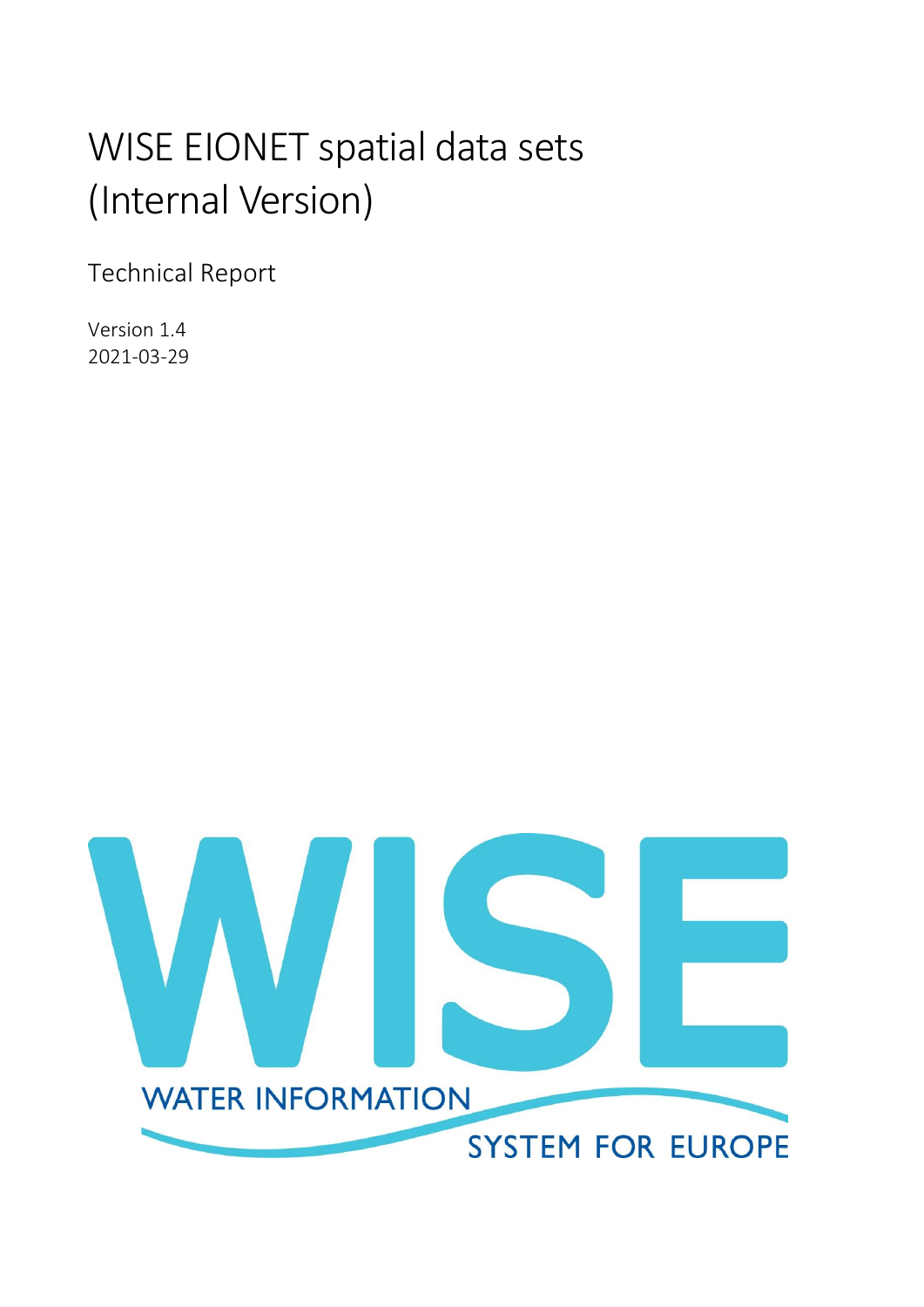#### Imprint

Title: WISE EIONET spatial data sets (Internal Version). Technical Report. Version 1.4. 2021-03-29 Creator: Fernanda Néry, European Environment Agency Created: 2018-09-20 Last update: 2021-03-29 Language: eng License: https://creativecommons.org/licenses/by/4.0/

#### Contents

| ة المستخدمات المستخدمات المستخدمات المستخدمات المستخدمات المستخدمات المستخدمات المستخدمات المستخدمات المستخدمات المستخدمات المستخدمات المستخدمات المستخدمات المستخدمات المستخدمات المستخدمات المستخدمات المستخدمات المستخدمات |  |
|-------------------------------------------------------------------------------------------------------------------------------------------------------------------------------------------------------------------------------|--|
|                                                                                                                                                                                                                               |  |
|                                                                                                                                                                                                                               |  |

## List of Figures

# List of Tables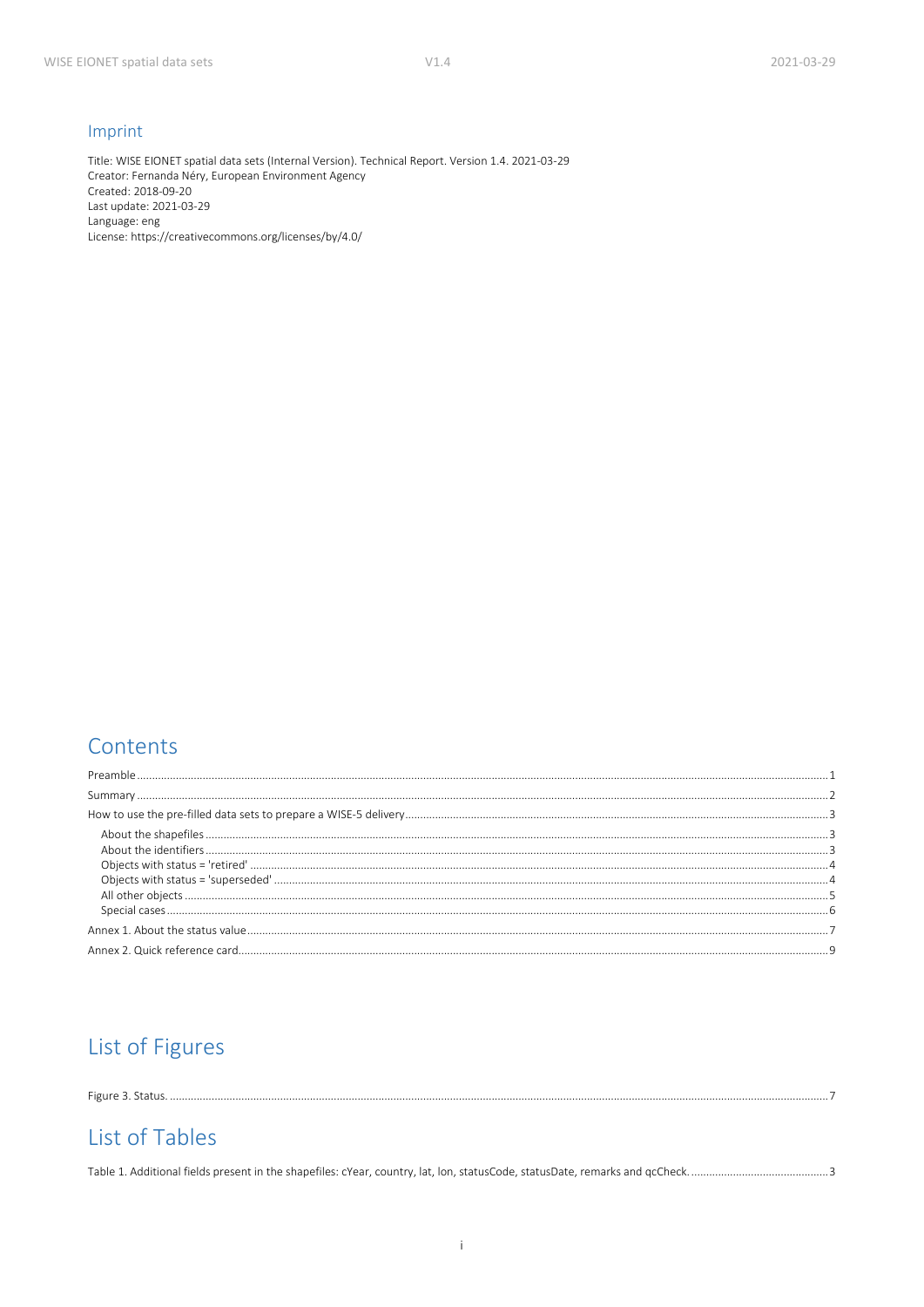# <span id="page-2-0"></span>Preamble

The WISE databases contain near 70 000 identifiers related to EIONET monitoring sites, surface water bodies, groundwater bodies, sub-units or river basin districts.

The country data sets can be downloaded from the [WISE Restricted distribution area.](https://forum.eionet.europa.eu/x_wise-reporting/library/restricted_distribution/) Authorised reporters have access to this internal version to help prepared their WISE-5 delivery (the publicly available European dataset only includes non-confidential spatial objects with associated time series). The country data sets can also be accessed in CDR (see the [Reportnet2 CDR Guidance\)](https://cdr.eionet.europa.eu/help/WFD/WFD_780_2022/GISGuidance/WISE_Reportnet2_Guidance.pdf).

Around 39 000 EIONET identifiers have been replaced by new identifiers and are kept in the register for quality control purposes.

Around 21 000 EIONET identifiers have been retired, because they are no longer in use. Note that the retired identifiers may have associated time series. Therefore, it is still possible to report a successor code to reestablish the continuity of the time series.

Presently, around 10 000 EIONET identifiers are still in use.

Countries that report under the Water Framework Directive should ideally report all their spatial data under that reporting obligation. The existing EIONET identifiers should be mapped to WFD identifiers. That requires a single delivery under WISE-5: the identifier of the corresponding WFD successor needs to be filled in.

Please read the documentation available in [http://cdr.eionet.europa.eu/help/WISE\\_SoE/wise5](http://cdr.eionet.europa.eu/help/WISE_SoE/wise5)

Contact your [EIONET National Focal Point](http://rod.eionet.europa.eu/contacts?roleId=eionet-nfp) if you need reporting permissions.

Contac[t wisesoe.helpdesk@eionet.europa.eu](mailto:wisesoe.helpdesk@eionet.europa.eu) if you need technical support preparing your data.

Contac[t helpdesk@eionet.europa.eu](mailto:helpdesk@eionet.europa.eu) if you have problems with your EIONET account.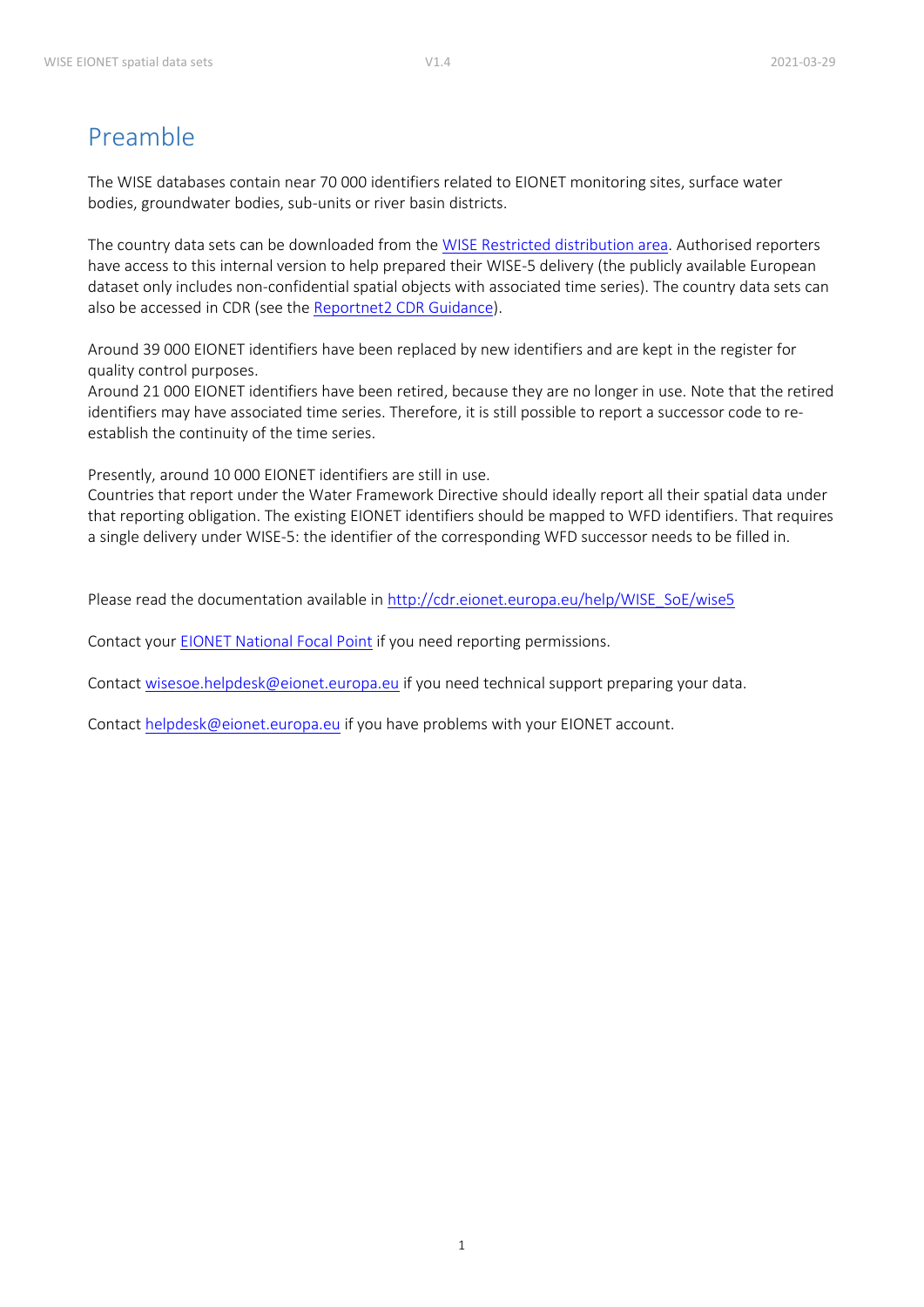## <span id="page-3-0"></span>Summary

- 1. This document describes the content of the EIONET files in the [WISE restricted distribution](https://forum.eionet.europa.eu/x_wise-reporting/library/restricted_distribution/) area:
	- River basin districts
	- River basin district sub-units
	- Surface water bodies
	- **•** Groundwater bodies
	- Monitoring sites
- 2. The data sets include all information reported to the European Environment Agency (EEA) under the WISE - [Spatial Data \(WISE-5\)](https://rod.eionet.europa.eu/obligations/716/overview) reporting obligation, until 2021-03-01.
- 3. The data sets also include legacy information reported until 2013 to the EEA under the following terminated EIONET reporting obligations [River quality \(EWN-1\),](http://rod.eionet.europa.eu/obligations/28) [Lake quality \(EWN-2\),](http://rod.eionet.europa.eu/obligations/29) [Groundwater](http://rod.eionet.europa.eu/obligations/30)  [quality \(EWN-3\),](http://rod.eionet.europa.eu/obligations/30) [State & Quantity of Water Resources \(EWN-4\)](http://rod.eionet.europa.eu/obligations/184) and the previous data model of the [WISE](http://rod.eionet.europa.eu/obligations/632)  SoE - [Emissions \(WISE-1\)](http://rod.eionet.europa.eu/obligations/632) reporting obligation.
- 4. The structure of the *shapefiles* follows the model defined for spatial data delivered under the WISE-5 reporting obligation. Detailed information about the structure and content of the spatial data is available in [CDR help](http://cdr.eionet.europa.eu/help/WISE_SoE/wise5) and specifically in the [WISE GIS Guidance.](https://cdr.eionet.europa.eu/help/WFD/WFD_780_2022/GISGuidance/WISE_GIS_Guidance.pdf)
- 5. For the 27 EU Member States, Iceland, Norway and the United Kingdom that reported their River Basin Management Plans spatial data under the [WFD2016](http://rod.eionet.europa.eu/obligations/717) reporting obligation until 2021-03-01, the EIONET data was consolidated with the reported WFD spatial data (which is also available in the restricted area).
- 6. For 28 EU Member States that reported their River Basin Management Plans spatial data under the [WFD2010](http://rod.eionet.europa.eu/obligations/521) reporting obligation, the legacy EIONET data was also consolidated with the legacy WFD data (which is also available in the restricted area).
- 7. The geometry of all spatial objects is published in WGS 84 (urn:ogc:def:crs:EPSG::4326). The geometry of the objects was not edited or corrected: topological and positional errors may exist.
- 8. Due to incomplete information, the *shapefiles* may contain:
	- empty geometries
	- 'NotApplicable' or 'Unknown' values in alphanumeric attributes
	- -9999 in numeric attributes
	- '9999-12-31' in attributes related to dates.
- 9. The *shapefiles* also contain attributes that provide ancillary information (see [Table 1\)](#page-4-3), but should be removed if the file is used to prepare a [WISE-5](http://rod.eionet.europa.eu/obligations/806) delivery.
- 10.Additional information is available in th[e WISE restricted distribution](https://forum.eionet.europa.eu/x_wise-reporting/library/restricted_distribution/) area, namely an extract the WFD2010 and WFD2016 data and the country boundaries.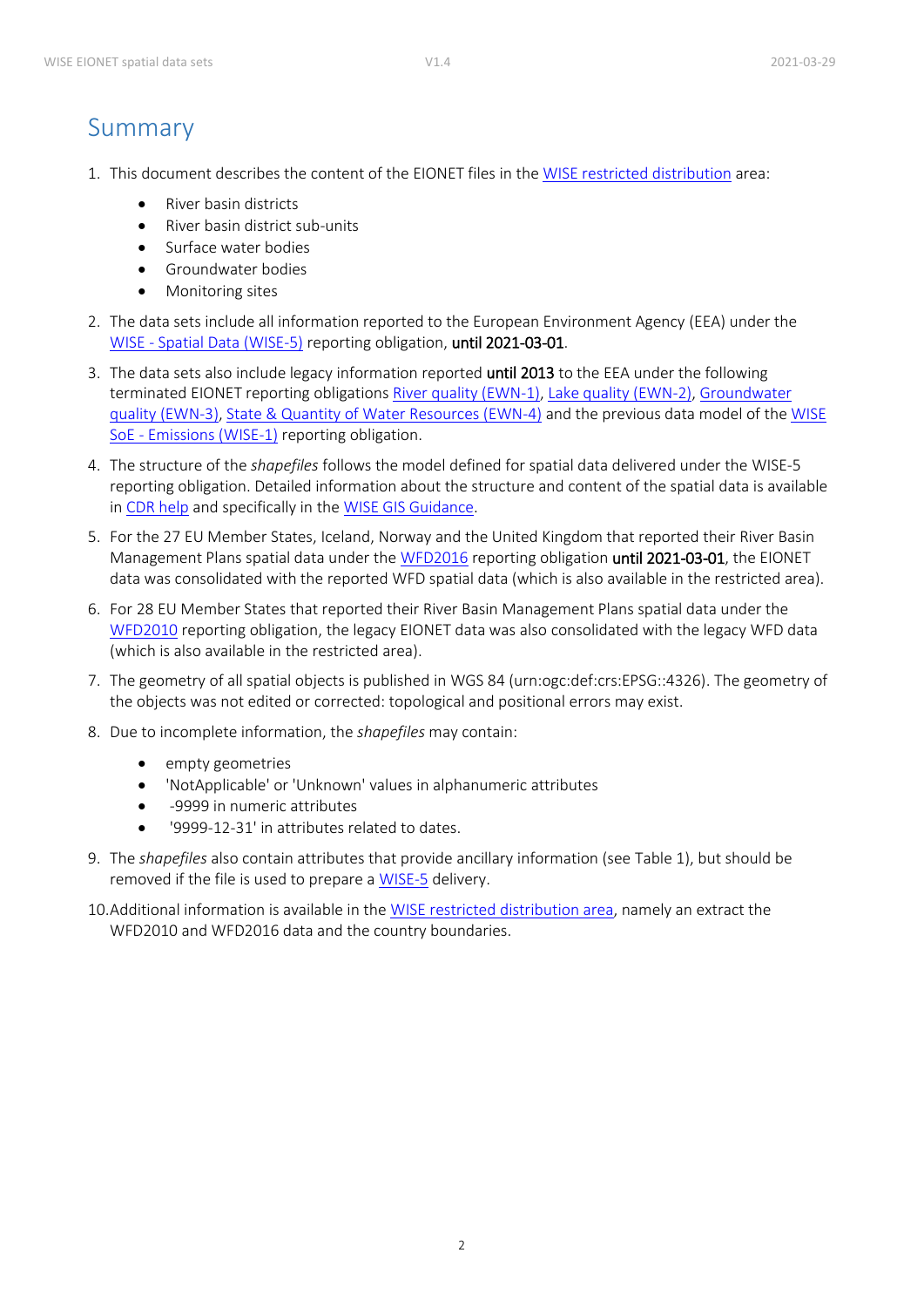# <span id="page-4-0"></span>How to use the pre-filled data sets to prepare a WISE-5 delivery

## <span id="page-4-1"></span>About the shapefiles

- 1. The shapefiles have the structure required by the WISE-5 reporting.
- 2. After you update the information in each shapefile, use the conversion tool in the CDR envelope to upload and convert the zipfile to a GML file that can be delivered. Remember to remove the ancillary attributes [\(Table 1\)](#page-4-3) before converting the shapefiles to GML. (Empty shapefile templates can also be found in the help page).

<span id="page-4-3"></span>*Table 1. Additional fields present in the shapefiles: cYear, country, lat, lon, statusCode, statusDate, remarks and qcCheck.*

| Field name | Description                                                                                                                                                                       |
|------------|-----------------------------------------------------------------------------------------------------------------------------------------------------------------------------------|
| cYear      | Integer field containing the year when the information was reported. The value 2013 is used for the objects that<br>have never been reported in WISE-5 (i.e. legacy EIONET data). |
| country    | Two-letter ISO code of the country (ISO 3166 alpha-2), except for Greece and the United Kingdom, for which the<br>abbreviations EL and UK are used.                               |
| lat        | Latitude, in decimal degrees, of an arbitrary point located within the geometry of the object (if available)                                                                      |
| lon.       | Longitude, in decimal degrees, of an arbitrary point located within the geometry of the object (if available)                                                                     |
| statusCode | Status code of the thematic identifier in the WISE register (refer to Status for further information).                                                                            |
| statusDate | Date of reference for the status code (typically the date when the object was reported or extracted for publication).                                                             |
| remarks    | Additional information about the status code of the superseding object, if any.                                                                                                   |
| gcCheck    | Additional information about checks performed in the data.                                                                                                                        |

## <span id="page-4-2"></span>About the identifiers

- 1. The EEA uses the thematicId to identify each object uniquely across Europe and within each identifier scheme ('eionetMonitoringSiteCode', 'eionetSurfaceWaterBodyCode', 'eionetGroundWaterBodyCode', 'eionetSubUnitCode', 'eionetRBDCode'). Read th[e WISE GIS Guidance](https://cdr.eionet.europa.eu/help/WFD/WFD_780_2022/GISGuidance/WISE_GIS_Guidance.pdf) for further information.
- 2. The identifier of objects (thematicId) must follow the required syntax:
	- Start with the ISO 3166-1 alpha-2 country code, except for Greece ('EL') and the United Kingdom ('UK');
	- Be followed by the national code, with a maximum of 40 characters;
	- Use only uppercase letters [A to Z] and digits [0 to 9].
	- The underscore character ('\_') or the hyphen character ('-') may be used as separators within the code (but not to separate the country code from the national code, and not in the end of the code).
- 3. The national code that was used when reporting the object is stored in the **localId** column. The EEA does not use the national codes, because they are not unique. You may use the localld value to cross-reference the WISE-5 record with information residing in the national databases. There are no syntax requirements for the national code: use whatever code is used in the national systems.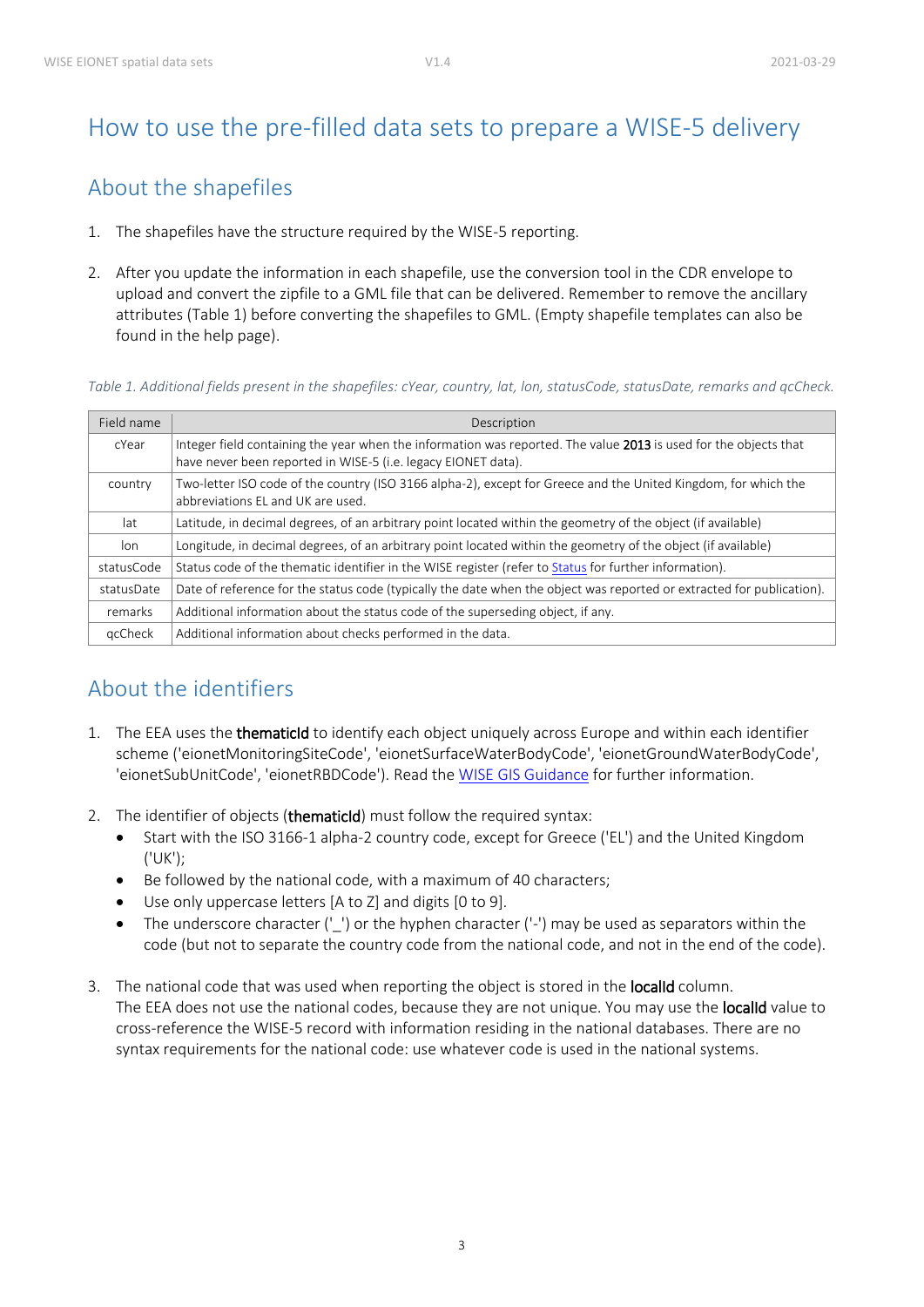## <span id="page-5-0"></span>Objects with status = 'retired'

- 1. Review all objects with status = 'retired'.
- 2. These objects are not used in EEA products, because they have no associated time series or have been retired because they have not been used since 2013.
- 3. If you are not going to report time series associated with that object, you can simply delete that record (there is no need to report it back to EEA).
- 4. If you plan to deliver time series associated with that object (under WISE-1, WISE-3 or WISE-4), then it must be included in your WISE-5 delivery.
	- Contact wisesoe.helpdesk@eionet.europa.eu

#### Important note:

When reporting time series under WISE-1, WISE-3 or WISE-4, the EU-27 countries, Iceland, Norway and the United Kingdom should use WFD monitoring sites, water bodies, etc. The WFD objects are reported under the WFD2022 Spatial reporting obligation, and it is not necessary to report them once again in WISE-5. Use EIONET objects only if strictly necessary (e.g. multiple reservoirs that are part of the same WFD waterbody).

## <span id="page-5-1"></span>Objects with status = 'superseded'

- 1. Review all objects with status = 'superseded'.
- 2. For each of these objects, a replacement identifier is proposed in the successold attribute. The successor can be:
	- another EIONET object reported at a later date (succeIdSch LIKE 'eionet%')
	- a WFD object reported under the Water Framework Directive (succeIdSch LIKE 'eu%')

#### 3. If the replacement is correct, you can simply delete that record (there is no need to report it again).

4. If the replacement is incorrect, then contact [wisesoe.helpdesk@eionet.europa.eu.](mailto:wisesoe.helpdesk@eionet.europa.eu)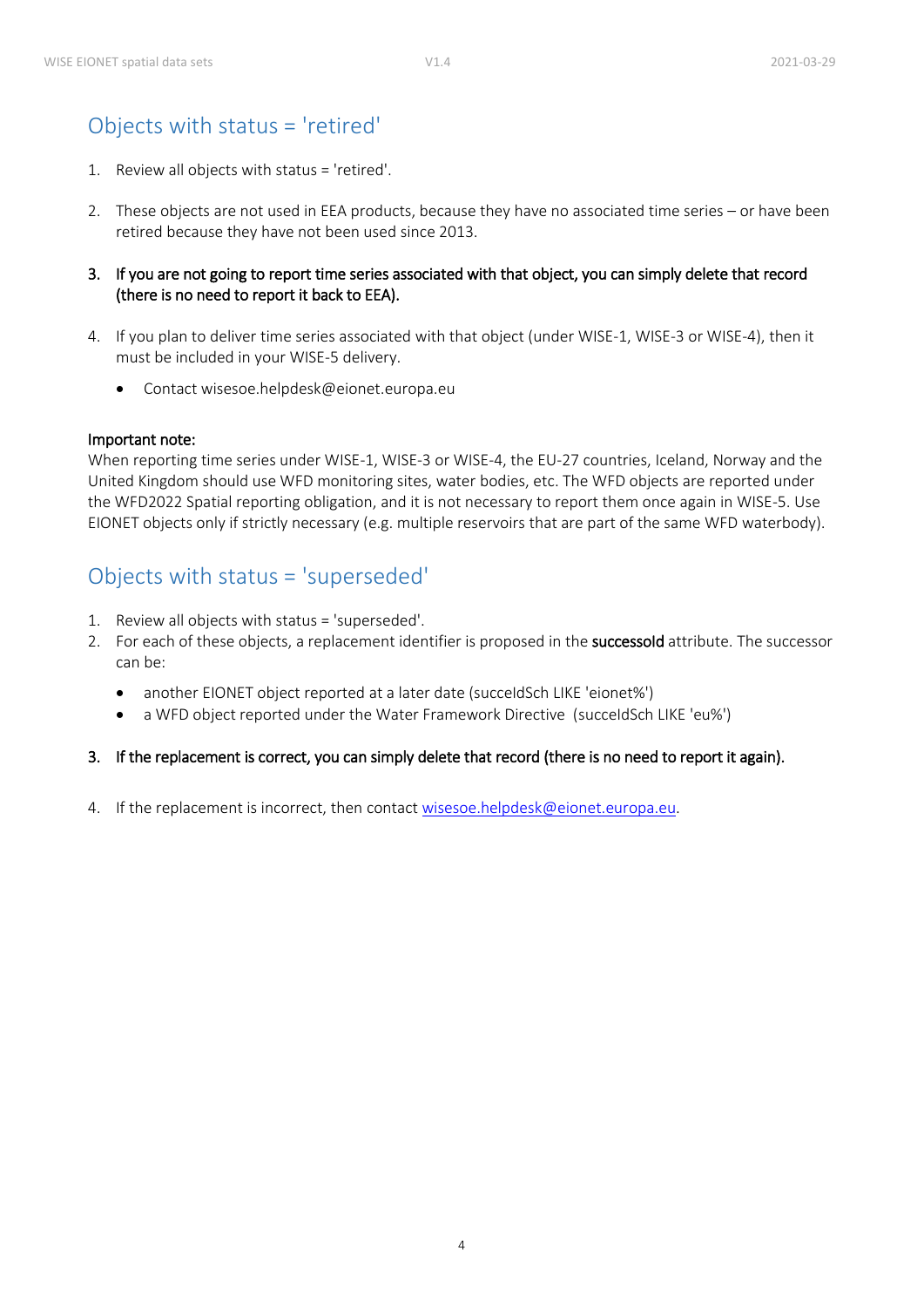# <span id="page-6-0"></span>All other objects

- 1. If an object has been replaced, please provide its successors (it may be another EIONET object or a WFD object). Use the successold attribute and in the the succeldSch attribute. Set wEvolution = 'deletion'.
- 2. You may use the process in point 1 to correct any errors for example if there are any wrong identifiers in the shapefiles, simply provide their correct identifier as a successor.
- 3. If the object has been deleted (e.g. a monitoring site that was retired) and was not replaced, then set wEvolution = 'deletion'. Remember to provide any missing value, especially the geometry (see point 3 and 4 below).
- 4. Check the missing values, especially the geometry: please complete the information as much as possible prior to delivering the data.
- 5. If there are new objects to be reported, simply add the necessary records and fill the values according to the instructions in the [WISE GIS Guidance.](https://cdr.eionet.europa.eu/help/WFD/WFD_780_2022/GISGuidance/WISE_GIS_Guidance.pdf)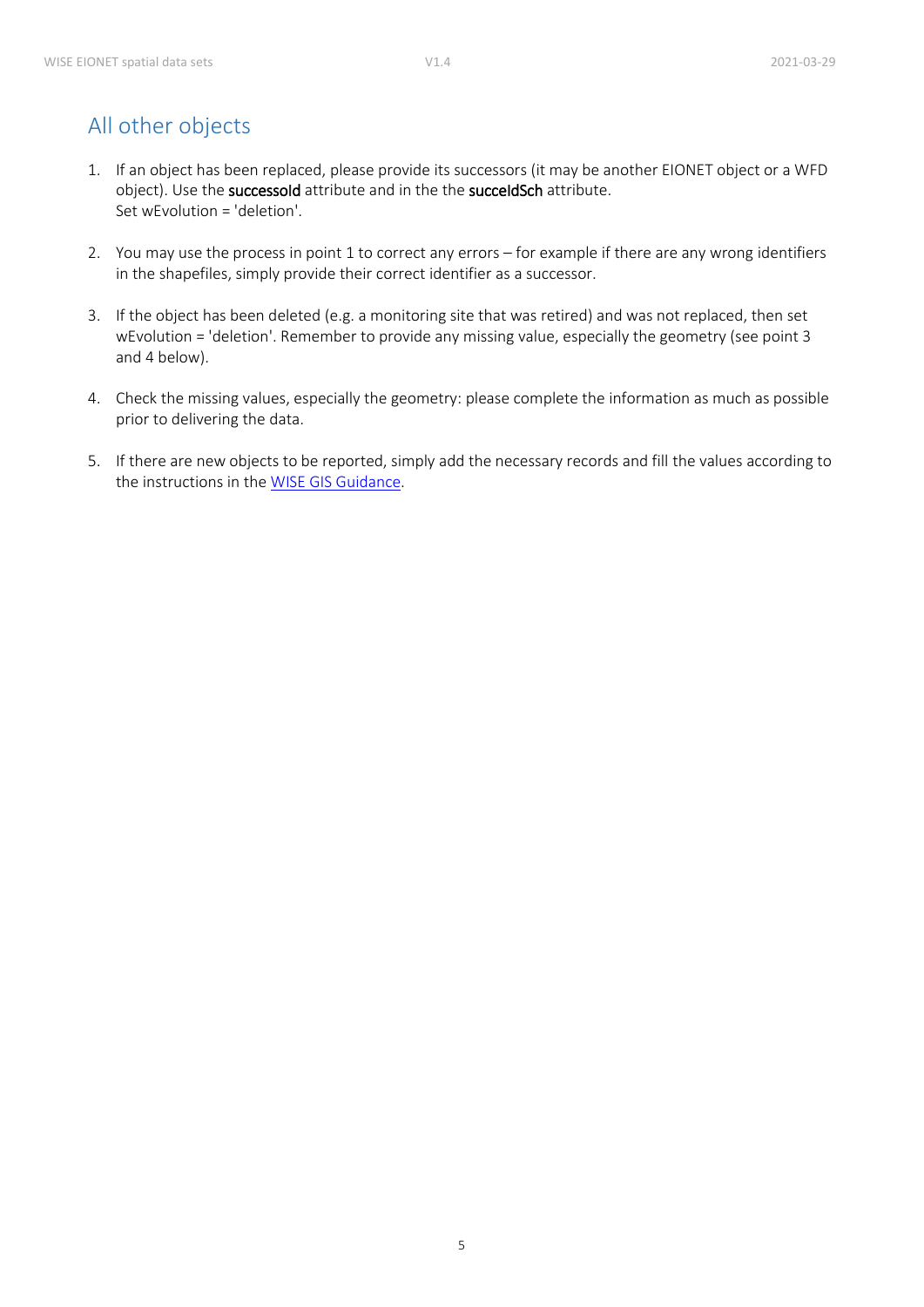# <span id="page-7-0"></span>Special cases

1. The data set may contain a *shapefile* named GroundWaterBodyPoint.shp – it contains information about groundwater bodies for which only the location of a point was known.

Groundwater bodies must be reported as polygons: use the GroundWaterBody.shp for that effect. You cannot report point or line geometries for groundwater bodies.

#### Note:

If a spatial delineation of the groundwater body is not available, you may use a convex hull based on the location of national sites monitoring the water body. Most GIS software will allow the creation of convex hull geometries; see for exampl[e ArcGIS](http://pro.arcgis.com/en/pro-app/tool-reference/data-management/minimum-bounding-geometry.htm) o[r QGIS.](https://docs.qgis.org/testing/en/docs/user_manual/processing_algs/qgis/vectorgeometry.html#minimum-bounding-geometry) (EU-27 countries, Iceland, Norway and the United Kingdom should always use WFD groundwater bodies, which have already been reported.).

2. The data set may contain a *shapefile* named SurfaceWaterBodyPoint.shp – it contains information about surface water bodies for which only the location of a point was known.

Surface water bodies must be reported as lines (use the SurfaceWaterBodyLine shapefile) or as polygons (use the SurfaceWaterBody shapefile).

#### Note:

If the geometry of surface water bodies is not available from a national data source, consider using a publicly available dataset such a[s Ecrins](https://sdi.eea.europa.eu/catalogue/srv/eng/catalog.search#/metadata/c156fb97-f3ea-4e61-b33f-b48236cb7f30) o[r EU-Hydro.](https://sdi.eea.europa.eu/catalogue/srv/eng/catalog.search#/metadata/2738bb1f-6b50-47e9-aba9-50157cb7228f) Strictly speaking, only the surface water bodies with associated time series (and their monitoring sites) need to be reported.

3. If the delineation of the main river basin is not available, you may report the entire country as a single River Basin District and its single SubUnit. This may apply to the following cases:

| Country   | Identifier | <b>IdentifierScheme</b> | <b>Observations</b>                                                                              |
|-----------|------------|-------------------------|--------------------------------------------------------------------------------------------------|
| AL        | AL100      | eionetRBDCode           | Report the geometry.                                                                             |
|           | AL200      | eionetRBDCode           | Report the geometry.                                                                             |
|           | AL300      | eionetRBDCode           | Report the geometry.                                                                             |
|           | AL400      | eionetRBDCode           | Report the geometry.                                                                             |
|           | AL500      | eionetRBDCode           | Report the geometry.                                                                             |
|           | AL600      | eionetRBDCode           | Report the geometry.                                                                             |
|           | AL800      | eionetRBDCode           | Report the geometry.                                                                             |
| BA        |            |                         | No information available. If necessary report the country geometry as a single RBD<br>(e.g. BA1) |
| ME        |            |                         | No information available. If necessary report the country geometry as a single RBD<br>(e.g. ME1) |
| MK.       |            |                         | No information available. If necessary report the country geometry as a single RBD<br>(e.g. MK1) |
| <b>RS</b> | RS1        | eionetRBDCode           | Report the geometry.                                                                             |
| <b>TR</b> |            |                         | No information available. If necessary report the country geometry as a single RBD<br>(e.g. TR1) |
| XK        |            |                         | No information available. If necessary report the country geometry as a single RBD<br>(e.g. XK1) |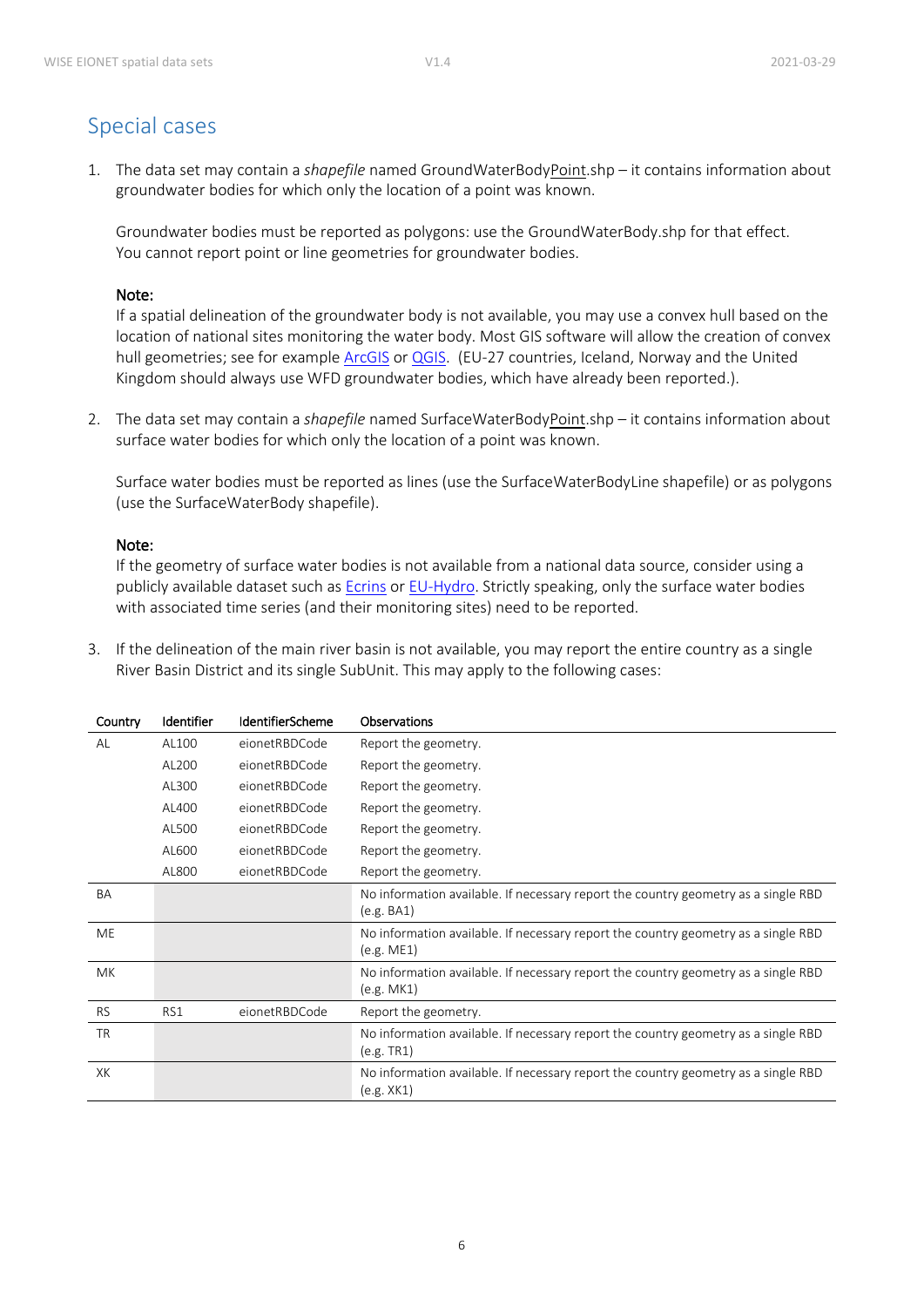# <span id="page-8-0"></span>Annex 1. About the status value

The section provides an overview of the different statuses and of their use in the context of the identifiers register and of the data quality control. The different possible statuses are defined in [http://dd.eionet.europa.eu/vocabulary/datadictionary/status.](http://dd.eionet.europa.eu/vocabulary/datadictionary/status) See also [Figure 1.](#page-8-1)

<span id="page-8-1"></span>

*Figure 1. Status.*

Not accepted is an abstract status that includes:

- Submitted Used for identifiers that have not been evaluated (e.g. passed quality control). Can be seen as an internal initial state.
- Reserved Used for reserved identifiers that cannot be used for real spatial units.
- Invalid Used for identifiers that cannot not be used in the current reporting.

The invalid state is applied to "wrong" identifiers – e.g. identifiers that were used in the past, but that do not follow the current syntax requirements for identifiers, or identifiers that the Data Provider flagged has being wrong. Invalid spatial identifiers can be replaced by other identifiers.

Not accepted identifiers cannot be used in the WISE-5 reporting. Using one of these identifiers in a data delivery will trigger a BLOCKER, i.e. the data cannot be delivered.

Accepted is an abstract state that includes valid and deprecated identifiers. Valid identifiers include 'valid – experimental' and 'valid – stable' identifiers. Deprecated identifiers include 'deprecated – superseded' and 'deprecated – retired' identifiers.

Depending on the requirements of each specific data flow or spatial data set, the data delivery may include any accepted identifier, or only valid identifiers, or only valid – stable identifiers, etc… The default approach is that any accepted identifier can be used.

Valid – stable identifiers are syntactically correct, no issue has been detected in the spatial object previously reported by the Data Provider, and refer to an active valid real world entity (as far as the Data Requester knows).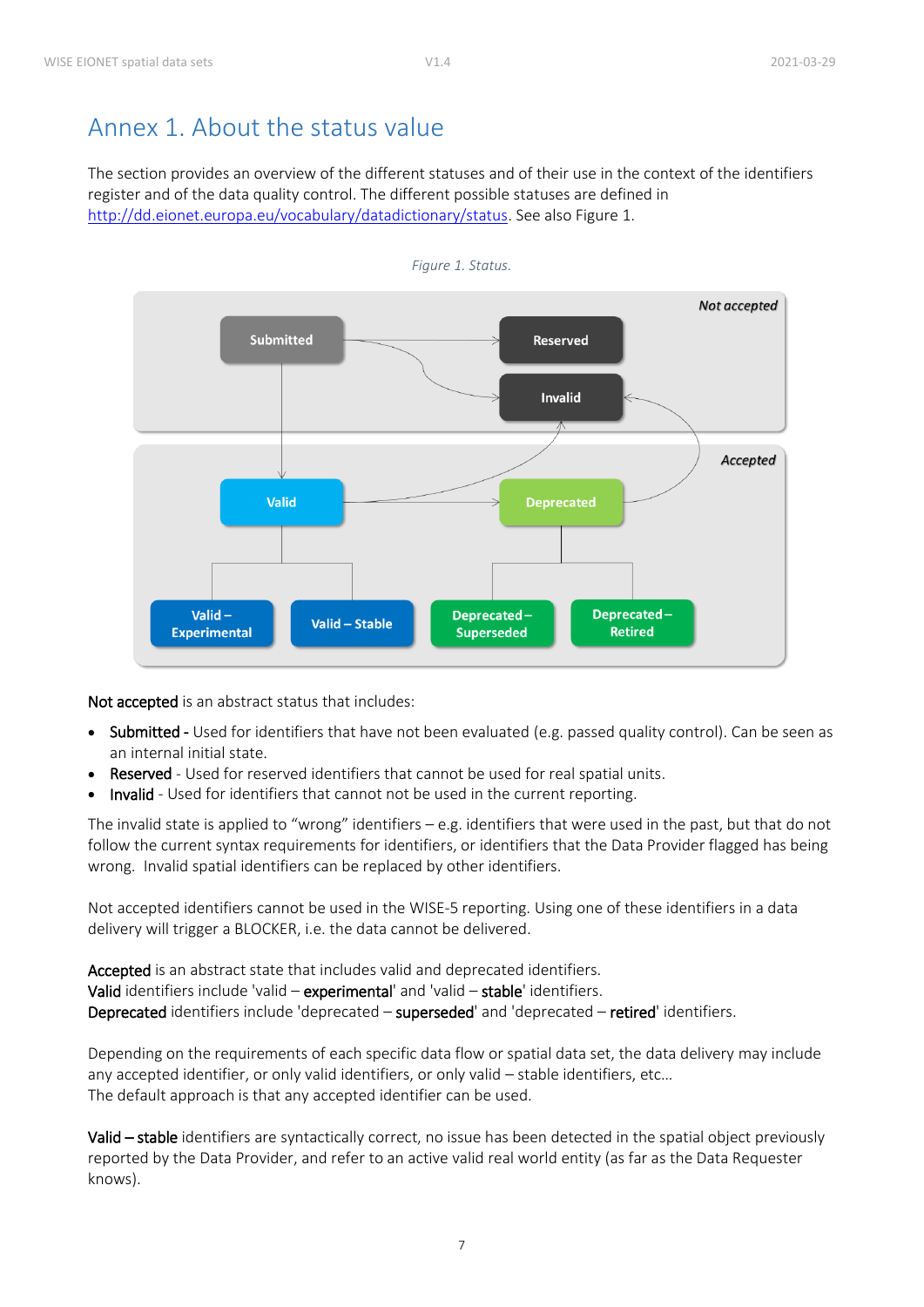Valid – experimental identifiers are syntactically correct identifiers that are proposed by the Data Requester (i.e. the EEA or DG ENV) to replace invalid identifiers.

These identifiers were never reported by countries. They are proposed as a replacement for an invalid identifier that was reported by in the past (e.g. an identifier that had special characters). If countries accept the change and use it in the reporting, then the identifier state will be changed to 'valid – stable', 'deprecated – superseded' or 'deprecated – retired' (depending on what is reported, see definitions below).

Valid identifiers are syntactically correct identifiers reported by the Data Provider. However issues have been detected with the spatial object itself (e.g. the name is missing and/or the geometry needs to be checked), so the identifier cannot be marked as 'valid – stable'. Valid identifiers may replace 'deprecated' identifiers or 'invalid' identifiers (the same applies to 'valid – stable' or valid – experimental identifiers).

Deprecated – superseded identifiers are syntactically correct identifiers that have been replaced by another identifier (as reported by Data Providers in the normal reporting process, using the life-cycle information attributes).

Deprecated – retired identifiers are syntactically correct identifiers that are no longer used and have not been replaced (e.g. a monitoring site that is no longer operational and has not been replaced by a different one).

Deprecated identifiers are syntactically correct identifiers that were valid in the past. This status is only used when there is not enough information to know if the identifier has been superseded or retired.